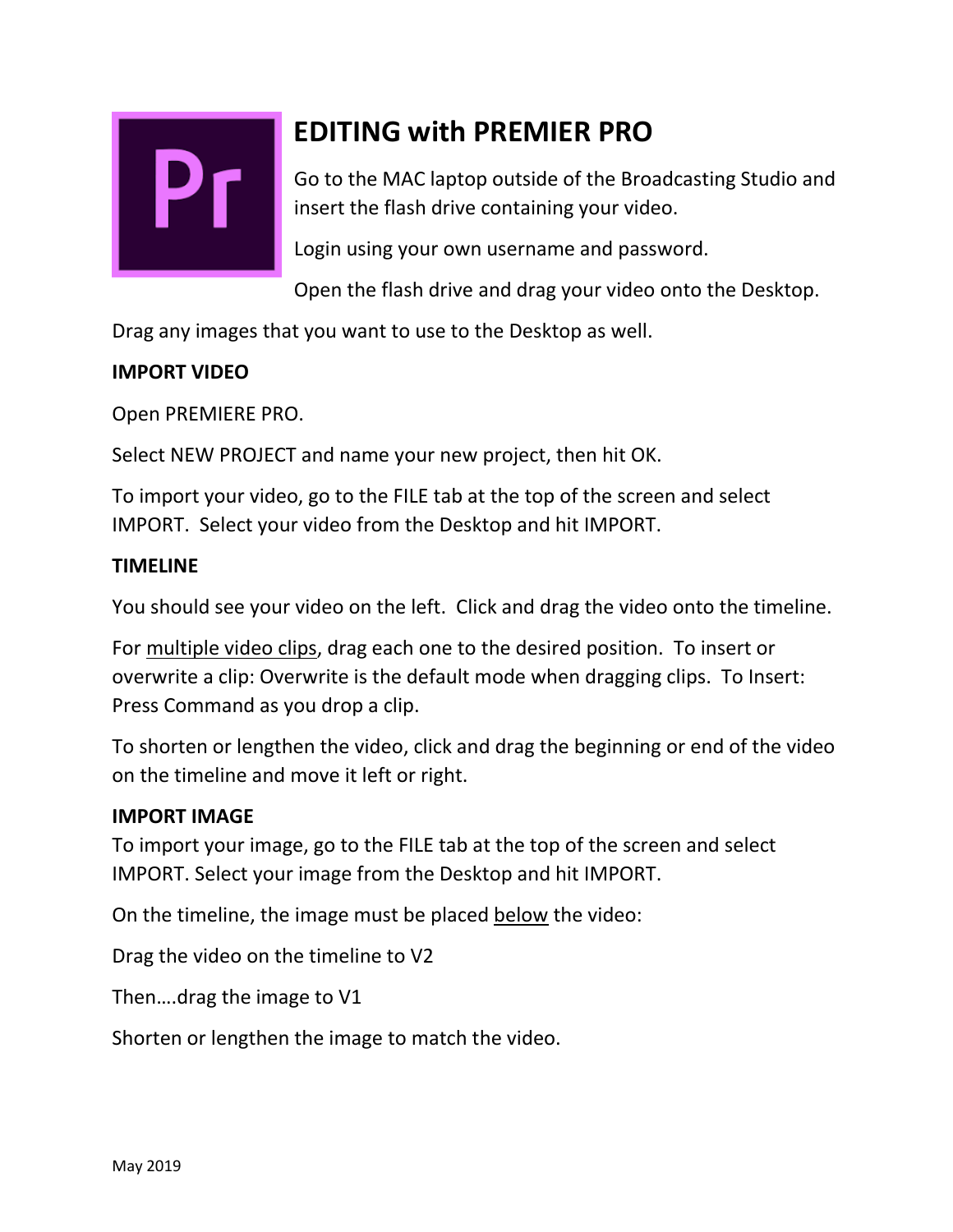#### **EFFECTS**

Make sure that the video clip is highlighted. Select the EFFECTS tab towards the top of the screen.

In the Search box to the right, type in 'Ultra Key' and search. Drag it onto the video clip on the timeline.

In the EFFECTS CONTROLS area on the left-hand side of the screen, scroll to KEY COLOR (under ULTRA KEY), hit the eyedropper icon, and click on the green screen in the background of the video clip.

Note: When editing, make sure that the clip that you want to edit is highlighted in the timeline. There are many more edits that you can do, such as position and scale.

## **ADJUST AUDIO LEVEL (AUDIO GAIN)**

- Select all audio clips from the Timeline (or do this one audio clip at a time).
- Choose Clip > Audio Options > Audio Gain.
- In the Audio Gain panel that appears, adjust the gain of the audio clips: o Set Gain to -12 and select OK

## **CREATE TITLE** (see next page)

#### **EXPORT**

When you are finished editing your project, go to the FILE tab, EXPORT, MEDIA.

Go to your output name and rename your project, then hit EXPORT. Save the file in the location that you prefer.

An .mp4 file will be created.

Copy the file to your own flashdrive.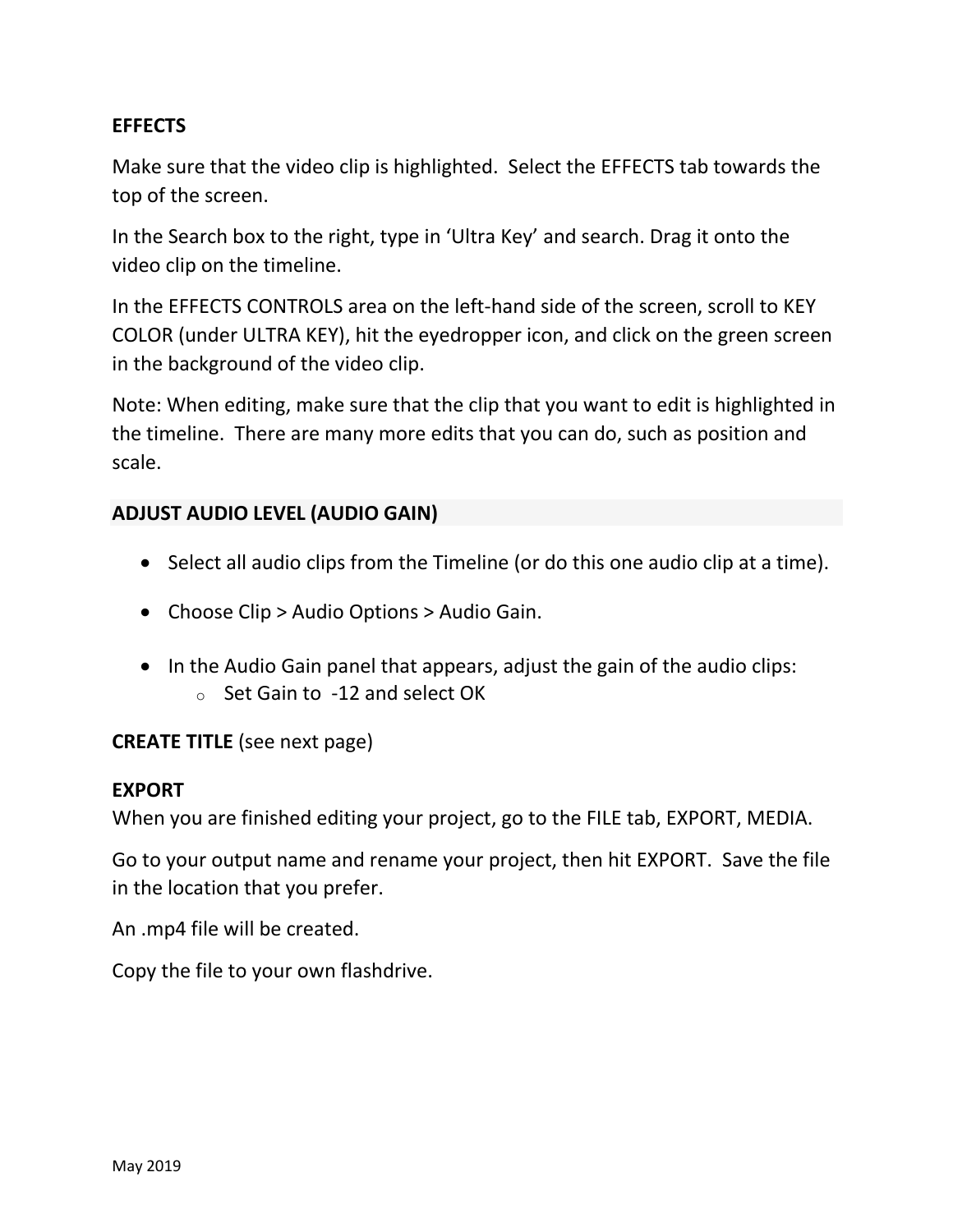## **CREATING YOUR TITLE**

(*from [https://blog.pond5.com/8629-how-to-create-video-titles-in-adobe](https://blog.pond5.com/8629-how-to-create-video-titles-in-adobe-premiere-pro/)[premiere-pro/](https://blog.pond5.com/8629-how-to-create-video-titles-in-adobe-premiere-pro/)*)

| <b>Premiere Pro CC</b>                  | <b>File</b> | Edit<br>Clip         | Sequence | Marker                  | Title<br>Window<br>Help          |                 |
|-----------------------------------------|-------------|----------------------|----------|-------------------------|----------------------------------|-----------------|
|                                         | <b>New</b>  |                      |          | ▶                       | Project                          | <b>Land</b>     |
| Open Project                            |             |                      |          | BC                      | Sequence                         | BN              |
| <b>OND5_AERIAL_REEL.mov</b>             |             | <b>Open Recent</b>   |          | ▶                       | Sequence From Clip               |                 |
|                                         | Close       | <b>Close Project</b> |          | <b>企</b> 第₩<br><b>W</b> | Bin<br>Search Bin                | $\mathcal{H}$ B |
|                                         | Save        | Save As              |          | <b>HS</b><br><b>介出S</b> | Offline File<br>Adjustment Layer |                 |
|                                         |             | Save a Copy          |          | <b>7:345</b>            | Title                            | ET              |
|                                         |             | Revert               |          |                         | Photoshop File                   |                 |
| <b>Video Settings</b>                   |             |                      |          |                         |                                  |                 |
|                                         |             |                      |          |                         |                                  |                 |
| Width: 1920                             |             | Height: 1080         |          |                         |                                  |                 |
| Timebase: 23.976fps                     |             |                      |          |                         |                                  |                 |
| Pixel Aspect Ratio: Square Pixels (1.0) |             |                      |          |                         |                                  |                 |
| Name: EXPLORE                           |             |                      |          |                         |                                  |                 |
|                                         |             | Cancel               | OK       |                         |                                  |                 |
|                                         |             |                      |          |                         |                                  |                 |

- Choose File > New > Legacy Title
- Specify the title name and click OK
- Tip: Adjust the timeline playhead to the position where you'd like the title to appear. This will be used as the background video when you're working on your title.

The built-in Titler tool will open up, where you'll be able to create your title. Here's a quick overview of the Titler tool:

- **Tools** (top left): Choose different tools to work with on your titles
- **Actions** (bottom left): Align, center, and distribute your titles accordingly
- **Properties(right): Customize your titles**
- **Styles**(bottom center): Choose from a collection of title styles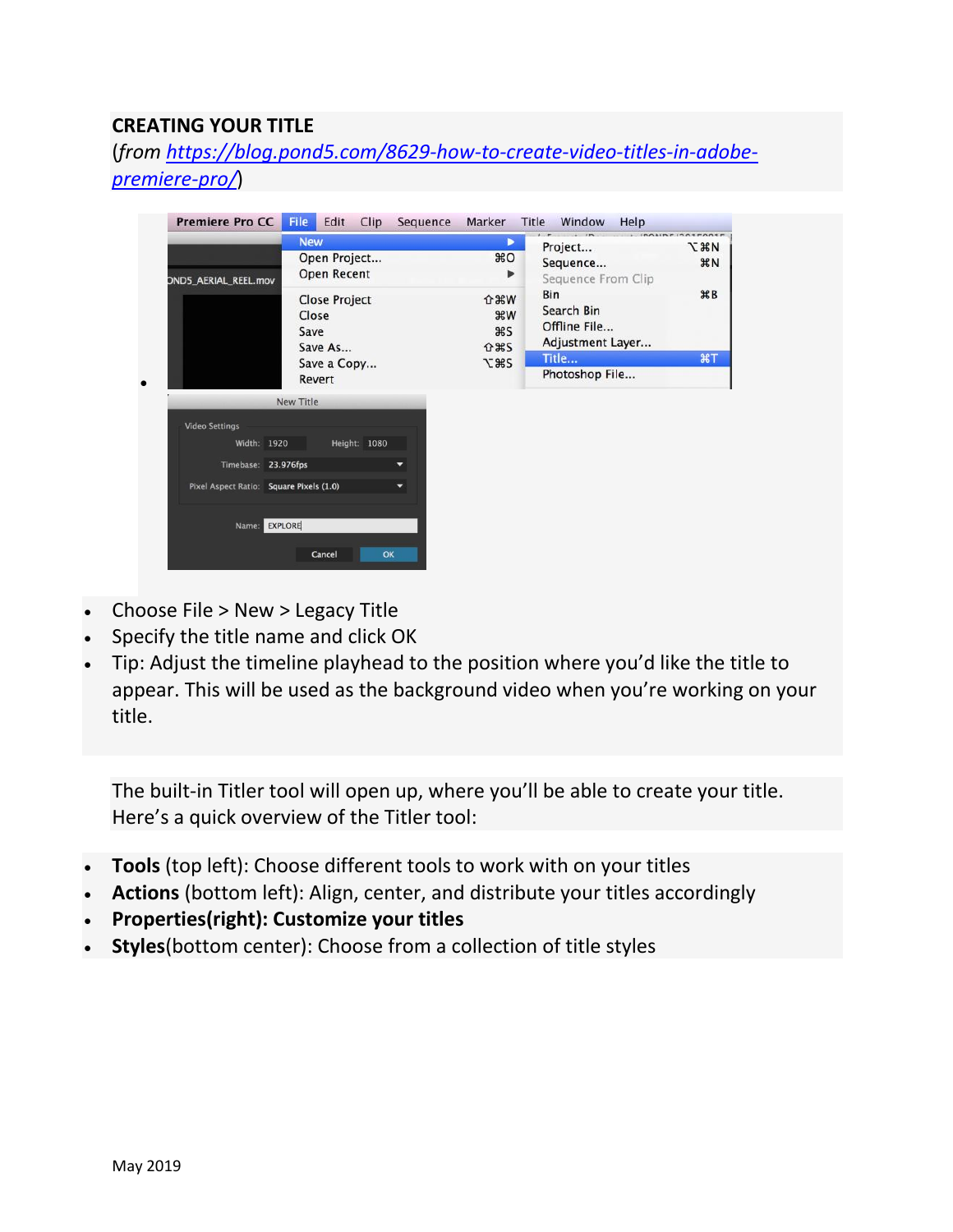

#### **WRITING YOUR TEXT**



- Choose the Type Tool on the top left
- Click anywhere in the main window to create a text box
- Write your text
- Once done, choose the Selection Tool (arrow) and position your title
- Tip: Use the Center action tools to center your titles horizontally and vertically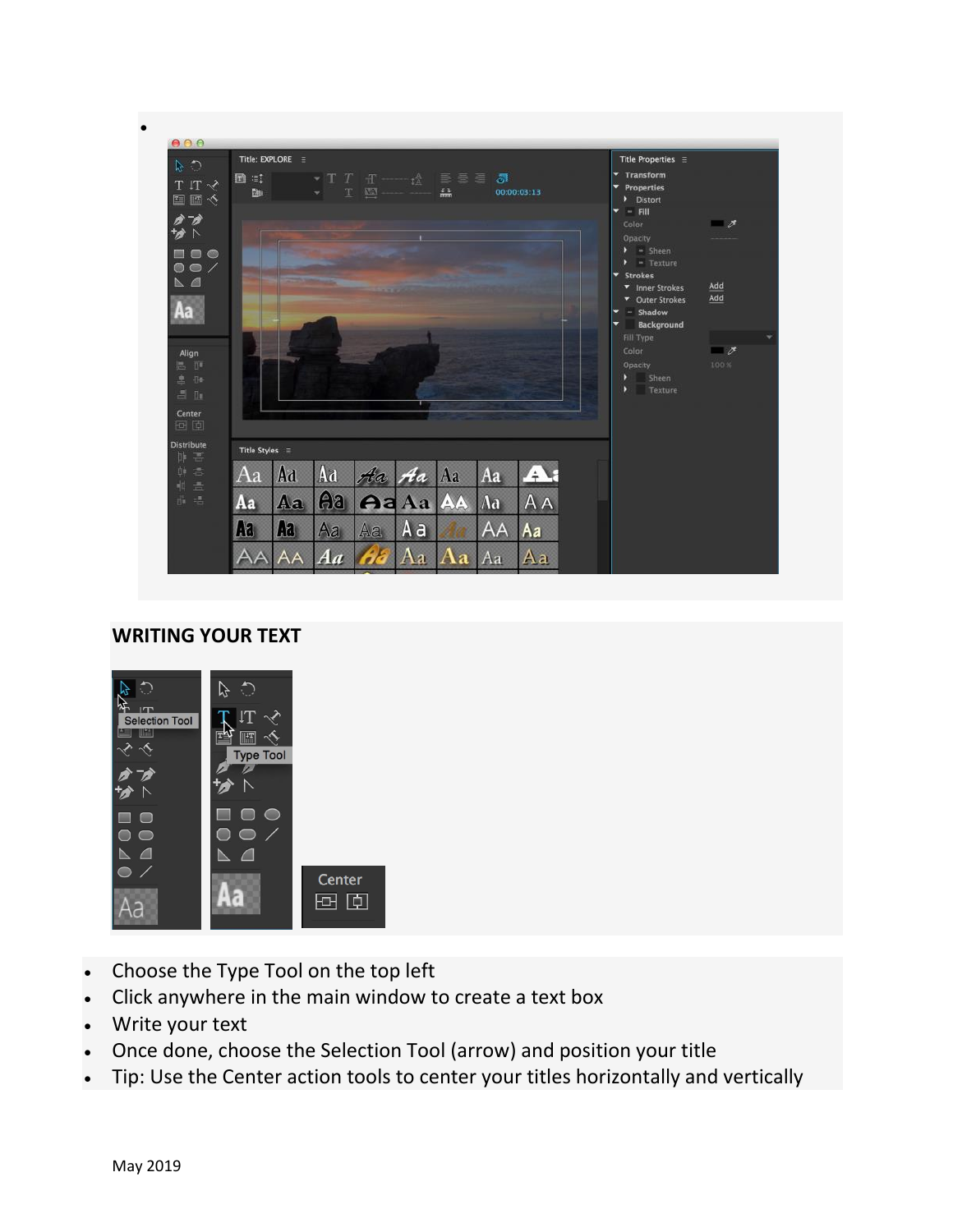## **CUSTOMIZING YOUR TITLE**

| <b>Properties</b>                   |                          |
|-------------------------------------|--------------------------|
| <b>Font Family</b>                  | Open Sans                |
| <b>Font Style</b>                   | Light                    |
| <b>Font Size</b>                    | 67.0                     |
| <b>Aspect</b>                       | 100.0%                   |
| Leading                             | 0.0                      |
| Kerning                             | 0.0                      |
| Tracking                            | 0.0                      |
| <b>Baseline Shift</b>               | 0.0                      |
| Slant                               | $0.0 -$                  |
| Small Caps                          |                          |
| Small Caps Size                     | 75.0%                    |
| <b>Underline</b>                    | a s                      |
| Distort                             |                          |
| $\sqrt{f}$ Fill                     |                          |
| Fill Type                           | Solid                    |
| Color                               | $\overline{\phantom{a}}$ |
| Opacity                             | 100%                     |
| ▶<br>Sheen                          |                          |
| <b>Texture</b>                      |                          |
| <b>Strokes</b>                      |                          |
| T Inner Strokes                     | Add<br>Add               |
| ▼ Outer Strokes<br>▼ √ Outer Stroke | Delete<br>Move Up        |
| Type                                | Edge                     |
| Size                                | 2.0                      |
| Fill Type                           | Solid                    |
| Color                               | $\blacksquare$           |
| Opacity                             | 100%                     |
| Sheen                               |                          |
| Texture                             |                          |
| <b>Shadow</b>                       |                          |
| Color                               | $\blacksquare$ 1         |

You can customize your title using the Properties bar on the right (Size, Font, Color). Make sure the text box is selected when you want to make changes.

 Tip: You can also select different parts of your text using the Type Tool and modify them separately. This can be useful if you'd like to have size or color differences in one title.

There are also pre-set Title Styles you can choose from. Again, make sure your text box is selected and then make the changes.